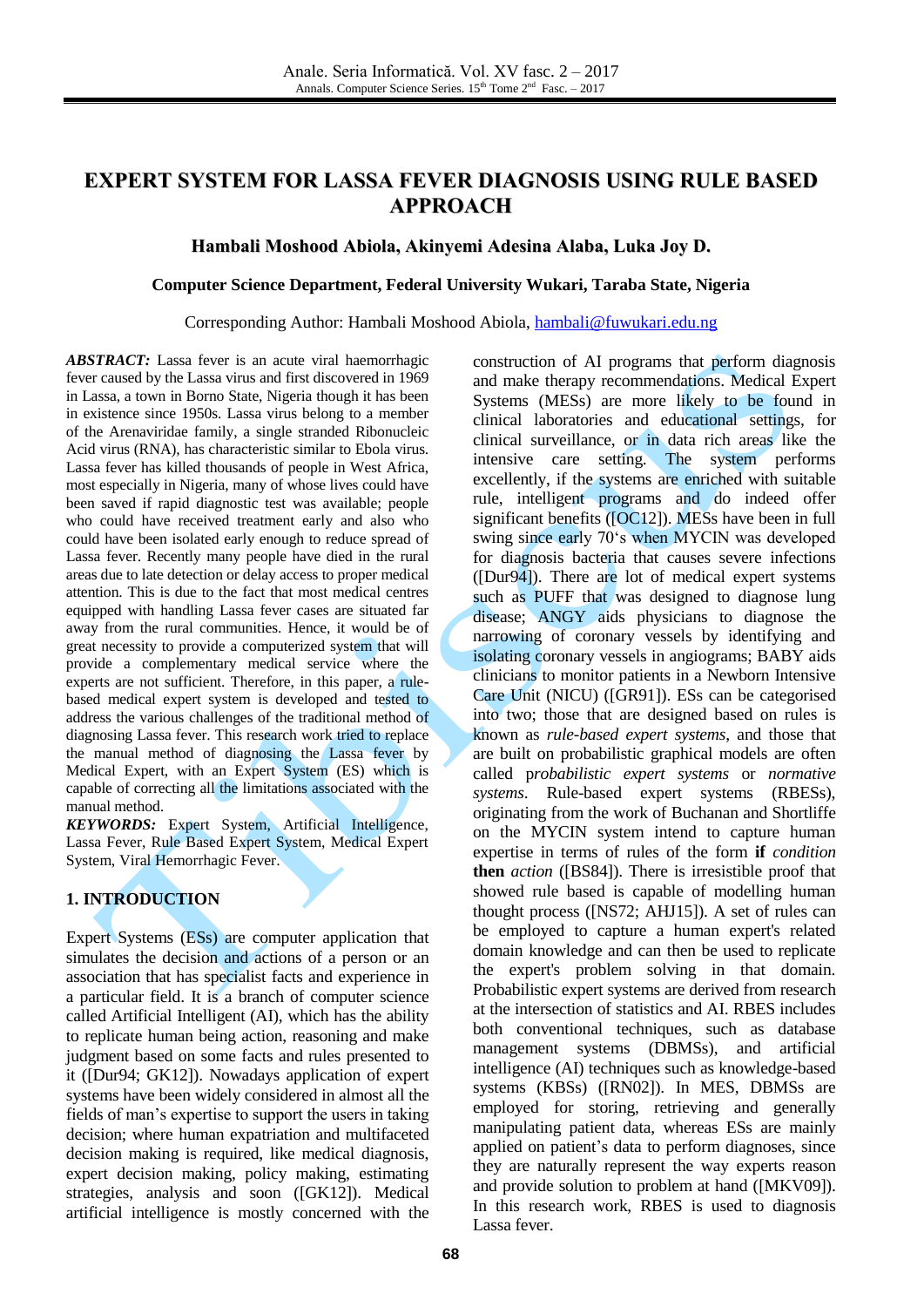### **2. LASSA FEVER**

Lassa fever is an acute viral haemorrhagic fever caused by the Lassa virus. The first case of Lassa fever was reported in the town of Lassa, in Borno State, Nigeria in the year 1969 ([F+70]). Lassa virus is a member of the Arenaviridae virus family, with characteristic similar to Ebola ([Don09]). Clinical records of Lassa fever had been known for over five decades, but there was not any report to connect it with a viral pathogen ([Wer04]). Lassa virus is spread from animals to human; hence, it is zoonotic. It spreads from rodents to human beings. This rodent is called Multimammate mouse (*Mastomys Natalensis*) ([RB03]). This is a common mouse in equatorial Africa, ubiquitous in human houses and eaten as a delicacy in some regions. In these rodents, infection is in a persistent asymptomatic state. Their excreta (urine and faeces) harbour this virus, which can be aerosolized. In severe cases, Lassa fever is characterized by weakened or tardy cellular immunity resulting in fulminant viremia ([PHE14]). More than 300,000 people are infected yearly, with deaths in excess of 5,000 people per annual  $([V+16])$ . It is quite rampant in West Africa where the Multimammate rat is commonly available, particularly countries like Guinea, Liberia, Nigeria and Sierra Leone. Although, some cases have been reported in the Central African Republic, Mali, Senegal and other neighbouring countries ([PHE14]). Its first confirmed case was reported in 2014 in Benin Republic, while Togo had its first confirmation in 2016.

About 80% of infected people with Lassa virus display no symptoms or they have symptoms that are closely related to other febrile illnesses making its treatment challenging in the first instance. Without prompt diagnosis and treatment, 1 in 5 infected people result in severe disease, where the virus damages some organs such as the liver, spleen and kidneys, according to Dr Formenty, expert in hemorrhagic fevers at WHO.

The prevention and control of Lassa fever is centred on vector control, hygiene, sanitation, quarantine affected people, disease surveillance and contact tracing. Also in case outbreaks, patience should be quarantined, treated and monitored before they are discharged. It is also important that cases of Lassa fever should be duely reported and effectively diagnosis and treated.

## **2.1 Causes**

Human beings can be infected with Lassa virus from exposure to urine or faeces of infected Mastomys rats. The virus may also be spread among human beings through direct contact with the blood, urine,

faeces, or other bodily fluids of infected person with Lassa fever. There hasn't being any epidemiological evidence supporting its spread between humans through airborne. Person-to-person transmission may occur in the community and health-care settings, where the virus may be spread as result of contaminated medical equipment, such as re-used needles and syrings. Lassa fever occurs across all age groups and both sexes. Although, people at greatest risk are those living in rural areas where rodents are usually found, filty environments especially in communities with poor sanitation or with crowded living conditions. Also, health workers may be at risk if caring for Lassa fever patients is in the absence of proper barrier nursing and infection prevention and control practices.

## **3. STATEMENT OF THE PROBLEM**

Medical facilities should be handy at all times to the citizenries. But in most case, the people that suppose to access these facilities are far away from these facilities. Many patients have pass away both in the rural and urban regions as a result of late detection or delay access to proper medical attention. This is due to the fact that most medical centers furnished with equipment to handle Lassa fever cases are located at a distance from the communities.

In view of this, it would be of great inevitable to provide a computerized system that will serve as complementary medical service, such as medical disease diagnosis to proffer way out to the availability of medical health diagnosis where the experts are not sufficient, overcrowding of health facilities and covering long distance before patients can access medical facility. This proposed system will be able to diagnosis Lassa fever and identify the stages of the fever (Mild, Severe or Critical); and able to generate diagnosis report for printing.

## **4. RELATED WORKS**

**GIDEON** was developed by specialists in infectious diseases and biostatistics, and computer scientists at University-based medical schools in the United States and Israel. GIDEON is an expert system to diagnosis and reference in the fields of tropical and infectious diseases, epidemiology, microbiology and antimicrobial chemotherapy. It was designed to diagnose most common infectious diseases based on symptoms, laboratory testing and dermatological profile. It aids in diagnosing infectious diseases, but difficult to maintain, manage and upgrade because it is not web-based. It also attempts to diagnose all infectious diseases which introduced certain complexities ([Gid12]).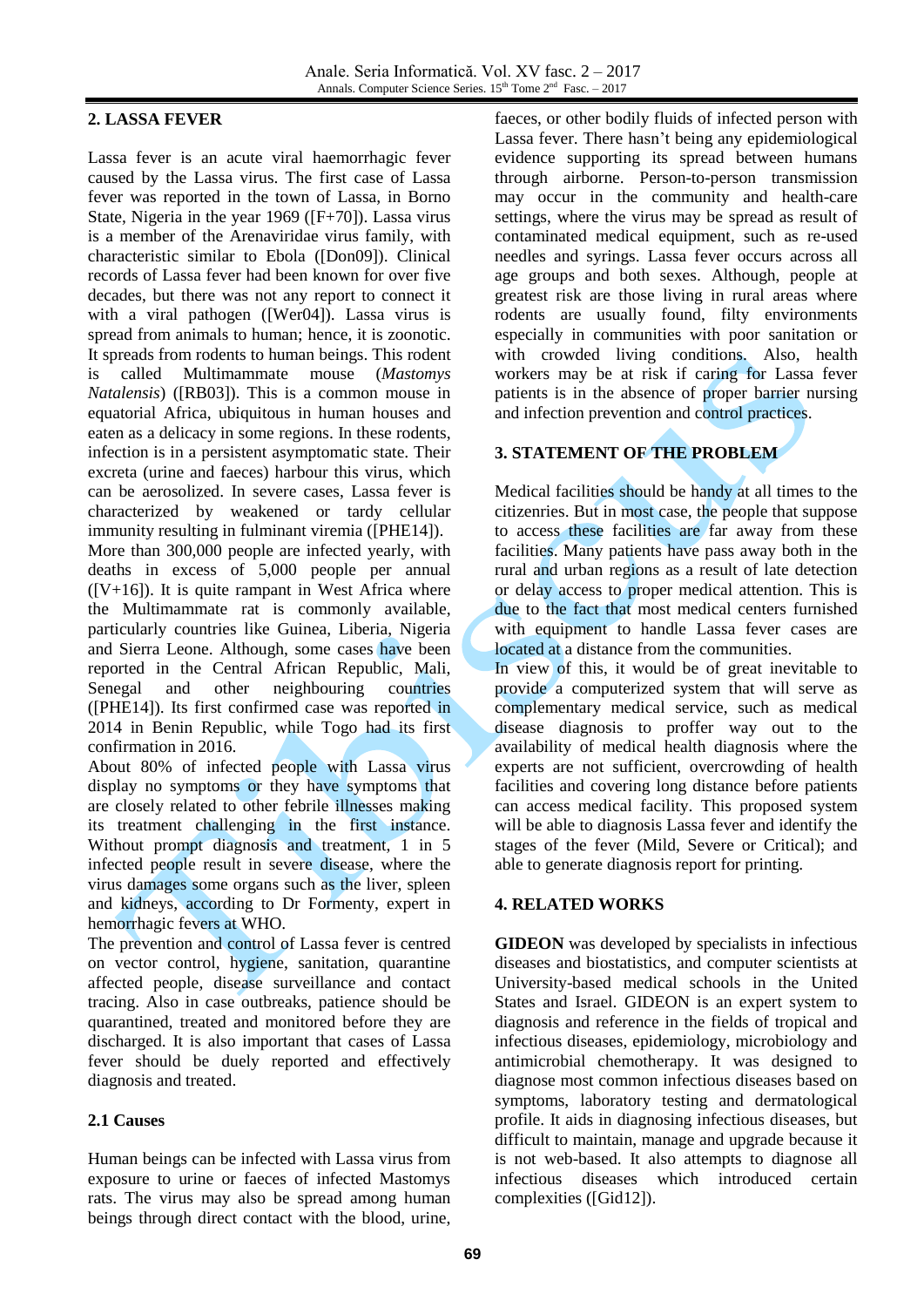**The MYCIN** Program for infectious diseases is one of the earliest medical expert systems to have been developed. It was designed to diagnose and prescribe treatment for infectious diseases prescribe treatment for infectious diseases particularly spinal meningitis and bacterial infections of the blood. It first identifies what bacterium caused the disease and then suggests antibiotic to give the patient. It is very helpful for physicians that lack expertise at certain diseases because it provides reason for suggesting diagnosis and recommending treatment. The setback of MYCIN is that runs on large time shared systems (slow response), and it is not suitable for the treatment of malaria ([BS84]).

**EMERGE** is an expert system that based on rulebased to diagnosis disease. It was designed to be used in an emergency room only. The system uses a form of production rules which incorporates weighing factors that are determined by a neural network. The neural network is composed of input and output blocks with a hidden layer block in between which communicates input to the output. The neural network learns from examples and then predicts an output based on this knowledge. This system also uses an IF THEN-UNLESS statement instead of an IF THEN statement so that the decision process may be more precise, the results more accurate, and the explanations better understood. Its setback is that it is difficult to maintain, manage and upgrade since it is not web-based, beside its restriction to emergency room usage ([HK92]).

**YOUR DIAGNOSIS** is an online medical diagnosis and symptoms analysis system. It asks several questions from user about body system and symptoms. Allergies, medications and immunizations are recorded as well as family history and past medical problems. It also does a complex analysis of all information gathered about symptoms and produces a list of all possible and probable medical diagnoses. It is online and can be interacted with in stages. All provided information can be securely stored as confidential personal health record for future retrieval. It also gives a confidential medical report, which could be printed or have emailed for personal usage. The setback of Your Diagnosis is its complexity in trying to diagnose and treat all the ailments in one sweep ([Yo12]).

**XDIS** is an expert system that was designed to help physicians in diagnosis. The system holds information of more than three hundred (300) internal diseases and pathologic syndromes most frequently encountered in general practice. For each set of symptoms entered for a case, the system produces the full list of possible diagnosis ranking from the most probable to the least probable. The time spend to display the result of a diagnosis is usually less than ten (10) minutes. XDIS assists in making preliminary diagnosis on the first visit of a patient to the physician and at the same time, decides on the need to refer the patient to a specialist and to select medical tests to make a more exact diagnosis. Its setback is that it gives probable list of diagnosis, not exact diagnosis ([Afr12]).

**Djam et al.** ([D+11]) designed an expert system called fuzzy expert system for the management of malaria (FESMM). Their research work offers a complementary decision support platform for medical practitioners in malaria prevalent areas. About 35 malaria patients were sampled and their results are computed in the range of predefined limit by the signs monitored via a multi-parameter heart screen. Intelligent systems techniques are applied in the data acquisition and processing (such as sorting, transforming, among others) it into valuable information. The system was used to conduct prediagnosis and gives alert signs to the medical staff.

**Senthil** ([Sen11]), designed Fuzzy Expert System for Diabetes dignosis using Fuzzy Verdict Mechanism. The researcher proposes a fuzzy expert system framework which builds huge scale of knowledge based system for effective diabetes disease dignosis. The knowledge is designed using the fuzzification to transform crisp values into fuzzy values by employing the fuzzy verdict mechanism to diagnosis diabetes.

## **5. METHODOLOGY**

The aim of this research is to automate the manual method of diagnosing Lassa fever by Medical Expert, with an ES which has ability to correct some of the limitations associated with the manual method  $([D+11])$ . A rule-based ES is a system that comprises set of rules that is employed to define certain patterns. Data for this system are collected through the observation and available medical record; evaluate using these rules. If the rules are reasonably well structured, the pattern can be easily identified, and a problem related to that pattern is recommended. These rules are specific and do not concern with the ambiguity and the impreciseness of humanoid perceived data; cognitive and real world knowledge that characterized by incompleteness, erroneousness, and contradiction. The rule-based technique apply IF-THEN form of rules. **IF-THEN** rule has the following form: *IF there is action THEN there must be reaction***.**

## **5.1 Research Design**

Rule-based system basically has four modules ([AHJ15]) that consist of the following:

1. A knowledge based which specify the rules to follow by the system.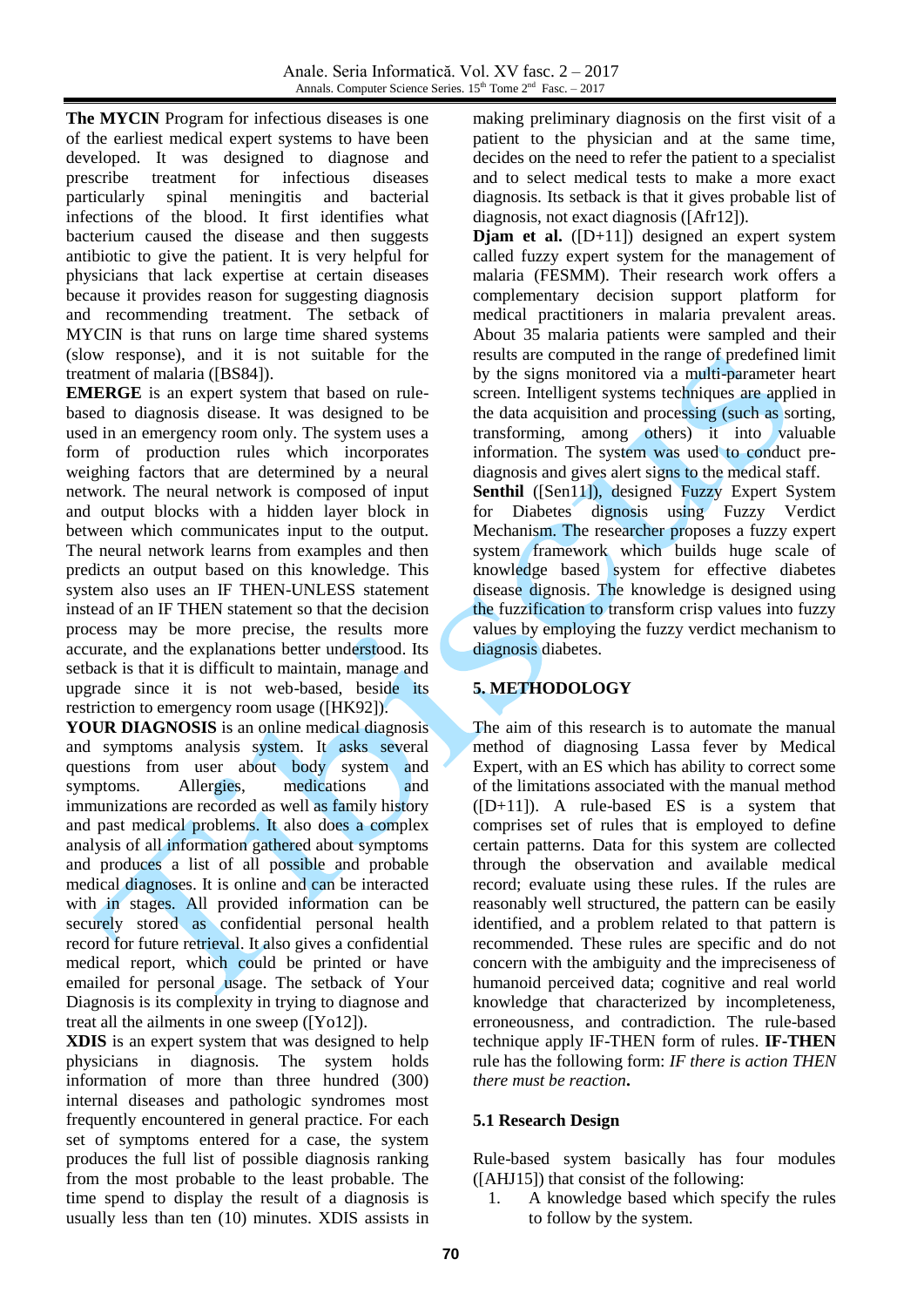- 2. An inference engine or semantic reasoner, that can deduces information or trigger an actions as a result of the input data supply (that is, user symptoms) and the knowledge base defined. The interpreter performs a production system program by implementing the following match-resolveact cycle:
	- i. **Match Phase:** At this stage, the antecedent productions rule (left hand side) are compared against the data in storage (temporary working memory). With this, conflict set of results are generateded, which consists of all instance of satisfied productions. An instance of a production is a list of working memory components that matches with the antecedent production.
	- ii. **Conflict-Resolution Phase:** At this stage, one of the instance of productions in the conflict set is selected for execution. If there is no production match, the interpreter terminates.
	- iii. **Act Phase:** At this stage, the effects of the production chosen in the conflictresolution phase execute and the execution may alter the contents of the working memory. At the end of this phase, the execution transfer control to the first stage.
- 3. Temporary working memory.
- 4. User Interface (Front-end): means of communicating with the system (through which the user can interact with the system).

## **5.2 Proposed System Model**

Generally, patients visit the hospitals to complain of their diseases and Lassa Fever Diagnosis System (LFDS) user interviews the patients concerning their diseases and searches the symptoms in database. If symptoms match what is in the database, then the user gives the prescription to the patient. The proposed framework for the LFDS is adopted from our previous work ([AHJ15]) as shown in Figure 1. In this figure, the various components that make up a complete rule-based expert system are presented.

### **5.3 Knowledge Acquisition Process**

The knowledge base acts as the brain capacity of the ESs as all the essential facts for constructing the rules are contained in the knowledge base. This knowledge is main source of rules for the ESs. The most main source of knowledge acquisition for the LFDS was consultation with general physician doctors, Internet medical website, medical books, research papers and journals. The knowledge based made up of acquiring the symptoms of the diseases ([ESL84; RS12; AHJ15]). The knowledge is represented in the form of rules.

#### **Table 1: Rule-Base for the Proposed LFDS**

- 1. IF (Slight Fever) THEN LASSA FEVER Mild
- 2. IF (Head Ache) THEN LASSA Fever Mild
- 3. IF (Weakness) THEN LASSA Fever Mild
- 4. IF (Bleeding Gum) THEN LASSA Fever Severe
- 5. IF (Bleeding Eyes) THEN LASSA Fever Severe
- 6. IF (Bleeding Nose) THEN LASSA Fever Severe
- 7. IF (Nausea and Vomiting) THEN LASSA Fever Severe
- 8. IF (Facial and Neck Swollen) THEN LASSA Fever Severe
- 9. IF (Diarrhoea) THEN LASSA Fever Severe
- 10. F IF (Chest Pain) THEN LASSA Fever Severe
- 11. IF (Sore Throat) THEN LASSA Fever Severe
- 12. IF (Back Ache) THEN LASSA Fever Severe
- 13. IF (Deafness) THEN LASSA Fever Critical
- 14. IF (Convulsion) THEN LASSA Fever **Critical**
- 15. IF (Tremor) THEN LASSA Fever Critical
- 16. IF (Stroke) THEN LASSA Fever Critical
- 17. IF (Thirst) THEN LASSA Fever Critical
- 18. IF (Drowsiness) THEN LASSA Fever **Critical**
- 19. IF (Poor Appetite) THEN LASSA Fever **Critical**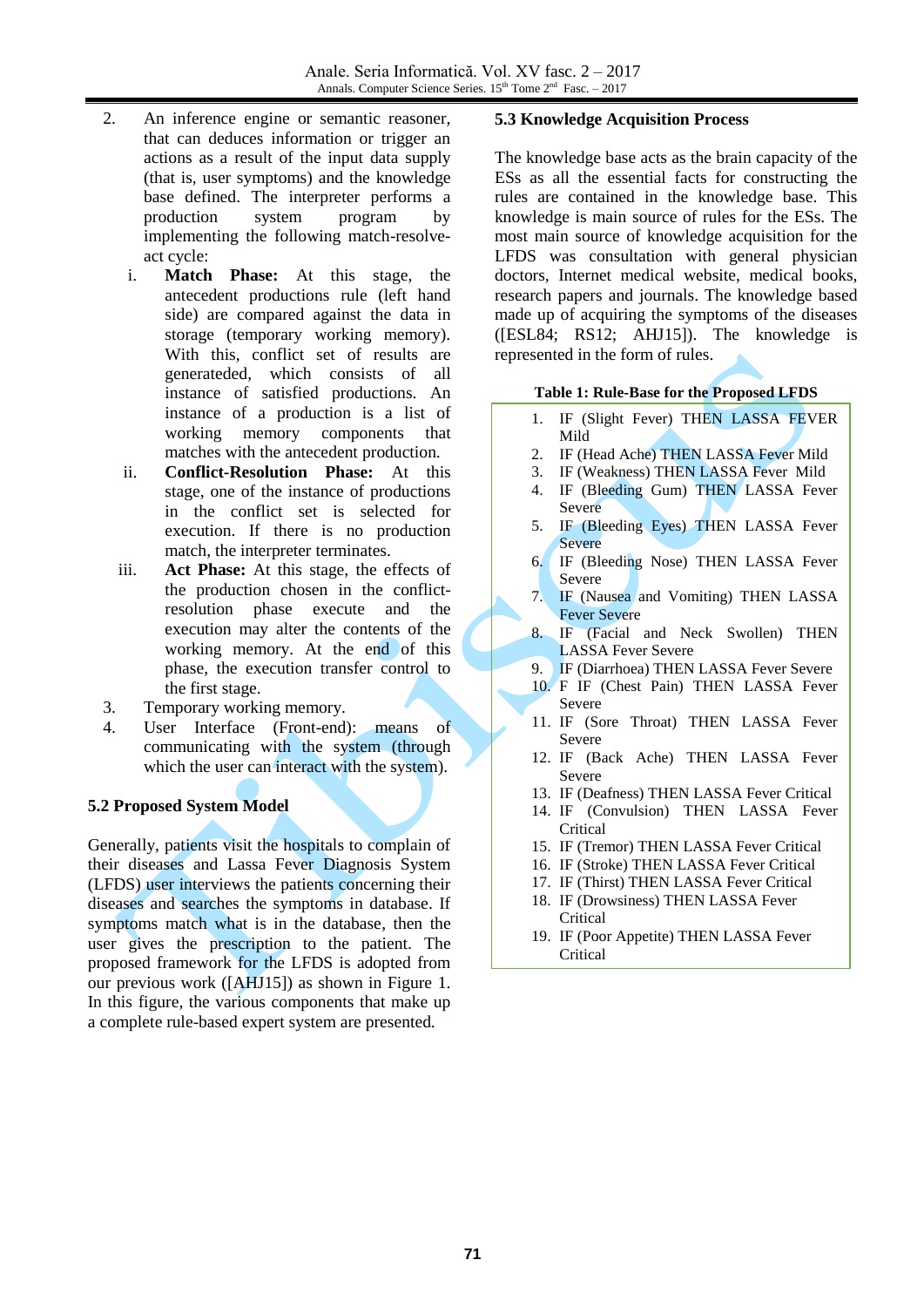

**Figure 1: Proposed framework for LFDS (Adewole, Hambali & Jimoh, 2015)**

### **6. RESULTS AND DISCUSSION**

The proposed LFDS first require user to supply username and password in order to access the facilities provided by the system as shown in Figure 2. Once a valid username and password are supplied, the registration interface shown in Figure 3 is displayed. This interface is used to capture all patients' records.



**Figure 2: Login Page**

**Patient Registration Page:** This page enables patients to register, before carrying out diagnosis.

|                |                   |                          | <b>PATIENT REGISTRATION PAGE</b> |                     |            |             |
|----------------|-------------------|--------------------------|----------------------------------|---------------------|------------|-------------|
| Date           | Thursday,<br>July | $\overline{\phantom{a}}$ | ID                               | Name                | Address    | Phone       |
| <b>Name</b>    |                   |                          | 4                                | <b>Charles Wuse</b> | Lagos      | 08097765432 |
|                |                   |                          | 5                                | Sara Williams       | Lagos      | 08076654321 |
| <b>Address</b> |                   |                          | 6                                | Ande Luka           | Futy       | 08065159115 |
|                |                   |                          | 7                                | Doo Agber           | <b>FUW</b> | 08123456798 |
| <b>Phone</b>   |                   |                          | 8                                | Dan Aisha           | Takum      | 08123456700 |
| Gender         |                   | $\overline{\phantom{a}}$ | 9                                | Meg Obansa          | Abuja      | 0903443377  |
|                |                   |                          | 10                               | Meg Obansa          | Abuja      | 0903443377  |
| Card No.       |                   |                          |                                  |                     |            |             |
|                |                   |                          |                                  |                     |            |             |

**Figure 3: Patient Registration Page**

After registration, the patient proceeds to diagnosis centre where he/she will supply several symptoms and the LFDS will diagnose the patient without waste of time. The interface for diagnosis centre is shown in Figure 4.

| Expert System                                  | $\! \times$<br>$\Box$<br>-                   |
|------------------------------------------------|----------------------------------------------|
| File                                           |                                              |
| Register Patients Laboratory Prescribe Drugs   |                                              |
|                                                |                                              |
|                                                | <b>DIAGNOSE PATIENT DISEASE</b>              |
|                                                |                                              |
| Slight Fever                                   |                                              |
| Headache                                       | Card No. 0000001<br>$\overline{\phantom{0}}$ |
| <b>Z</b> Weakness                              |                                              |
| <b>Z</b> Bleeding Gums                         | <b>Name</b><br>Charles Wuse                  |
| <b>Bleeding Eyes</b><br><b>Z</b> Bleeding Nose |                                              |
| <b>Hard Breathing</b>                          | <b>Address</b><br>Lagos                      |
| Vomiting                                       |                                              |
| <b>Z</b> Facial Swelling                       | <b>MALE</b><br>Gender                        |
| Chest Pain<br><b>Back Ache</b>                 |                                              |
| Stomach Ache                                   | <b>Disease</b>                               |
| $\blacksquare$ Shock                           | <b>DIAGNOSIS ADDED!</b>                      |
| Stomach Ache                                   |                                              |
| Deafness<br>Convulsions                        |                                              |
| $\blacksquare$ Tremour                         |                                              |
| $\blacksquare$ Stroke                          | Diagnose<br>OK                               |
| $\blacksquare$ Thirst                          |                                              |
| Drowsiness                                     |                                              |
| <b>Poor Appitite</b><br>◛                      |                                              |

**Figure 4: Diagnosis Centre for the proposed LFDS**

Figure 5 shows interface that can be used to generate different reports including drug prescription.

| Expert System          |                                                           |                 |                      |                |         |              | $\Box$              | $\times$ |  |  |  |
|------------------------|-----------------------------------------------------------|-----------------|----------------------|----------------|---------|--------------|---------------------|----------|--|--|--|
| File                   |                                                           |                 |                      |                |         |              |                     |          |  |  |  |
|                        | Register Patients   Laboratory Prescribe Drugs            |                 |                      |                |         |              |                     |          |  |  |  |
| <b>PRESCRIBE DRUGS</b> |                                                           |                 |                      |                |         |              |                     |          |  |  |  |
| Card No.               | 0000001                                                   | $\cdot$         |                      | ID             | CardNo  | Patient      | Address             |          |  |  |  |
|                        |                                                           |                 | ٠                    | $\overline{4}$ | 0000001 | Charles Wuse | Lagos               |          |  |  |  |
| <b>Name</b>            | <b>Charles Wuse</b>                                       |                 |                      |                |         |              |                     |          |  |  |  |
| <b>Address</b>         | Lagos                                                     |                 |                      |                |         |              |                     |          |  |  |  |
| Gender                 | <b>MALE</b>                                               |                 |                      |                |         |              |                     |          |  |  |  |
| <b>Disease</b>         | Lassa-Severe                                              |                 |                      |                |         |              |                     | $\times$ |  |  |  |
| Presciption            | 1. Paracetamol<br>2. Erotombon 5am<br>3. Argumentin 100gm |                 |                      |                |         |              | PRESCRIPTION ADDED! |          |  |  |  |
| Save                   | Print                                                     | $\sim$<br>Reset |                      |                |         |              |                     | OK       |  |  |  |
|                        |                                                           |                 | $\blacktriangleleft$ |                |         |              |                     |          |  |  |  |

**Figure 5: Drug Prescription Page for LFDS**

Print Page: This is the page that enables the user to select the number of rows, columns and the title of the report to be printed.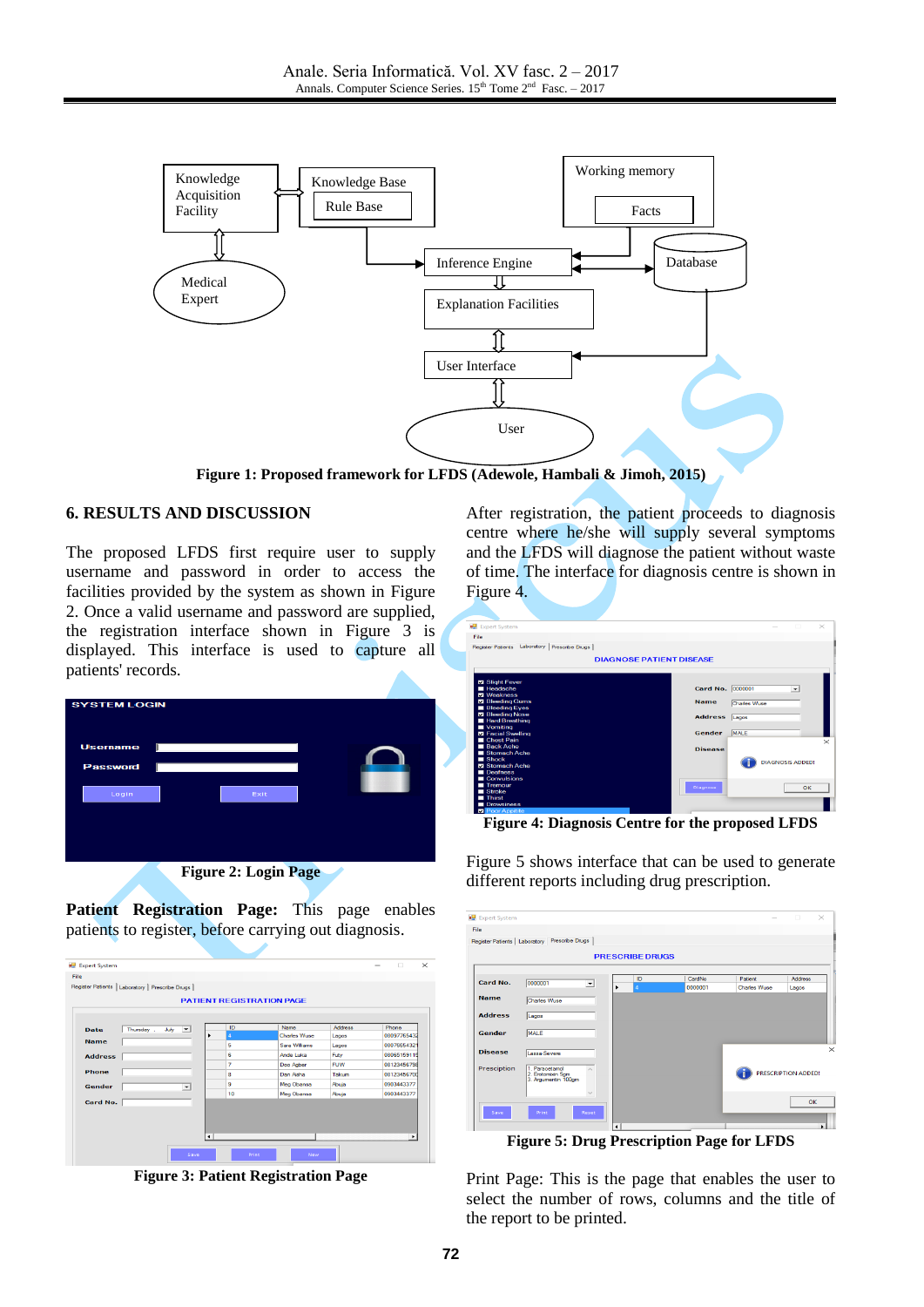

**Figure 6: Print Options format Specification for LFDS**

| Print preview                                                                                                                                                                   |                               |   |          |                     |                |        |                                  |                                    |  |  |  |
|---------------------------------------------------------------------------------------------------------------------------------------------------------------------------------|-------------------------------|---|----------|---------------------|----------------|--------|----------------------------------|------------------------------------|--|--|--|
| $\textcircled{\textsf{s}}\textcircled{\textsf{s}}\cdot\textcircled{\textsf{n}}\textcircled{\textsf{m}}\textcircled{\textsf{m}}\textcircled{\textsf{n}}\textcircled{\textsf{n}}$ |                               |   |          |                     |                |        |                                  |                                    |  |  |  |
|                                                                                                                                                                                 |                               |   |          |                     |                |        |                                  |                                    |  |  |  |
|                                                                                                                                                                                 |                               |   |          |                     |                |        |                                  |                                    |  |  |  |
|                                                                                                                                                                                 |                               |   |          |                     |                |        |                                  |                                    |  |  |  |
|                                                                                                                                                                                 | <b>Charles Medical Report</b> |   |          |                     |                |        |                                  |                                    |  |  |  |
|                                                                                                                                                                                 |                               |   |          |                     |                |        | Thursday, July 21, 2016 10:56 PM |                                    |  |  |  |
|                                                                                                                                                                                 |                               | D | Cardillo | Patent              | <b>Address</b> | Gender | Disease                          | <b>Phesto</b>                      |  |  |  |
|                                                                                                                                                                                 |                               | k | 0000001  | Charles Wase  Lagos |                | MALE   | Lassa-Severe                     | T. Paracetamol<br>2. Erotomixin 5. |  |  |  |
|                                                                                                                                                                                 |                               |   |          |                     |                |        |                                  |                                    |  |  |  |
|                                                                                                                                                                                 |                               |   |          |                     |                |        |                                  |                                    |  |  |  |
|                                                                                                                                                                                 |                               |   |          |                     |                |        |                                  |                                    |  |  |  |
|                                                                                                                                                                                 |                               |   |          |                     |                |        |                                  |                                    |  |  |  |
|                                                                                                                                                                                 |                               |   |          |                     |                |        |                                  |                                    |  |  |  |
|                                                                                                                                                                                 |                               |   |          |                     |                |        |                                  |                                    |  |  |  |
|                                                                                                                                                                                 |                               |   |          |                     |                |        |                                  |                                    |  |  |  |
|                                                                                                                                                                                 |                               |   |          |                     |                |        |                                  |                                    |  |  |  |
|                                                                                                                                                                                 |                               |   |          |                     |                |        |                                  |                                    |  |  |  |
|                                                                                                                                                                                 |                               |   |          |                     |                |        |                                  |                                    |  |  |  |
|                                                                                                                                                                                 |                               |   |          |                     |                |        |                                  |                                    |  |  |  |
|                                                                                                                                                                                 |                               |   |          |                     |                |        |                                  |                                    |  |  |  |
|                                                                                                                                                                                 |                               |   |          |                     |                |        |                                  |                                    |  |  |  |
|                                                                                                                                                                                 |                               |   |          |                     |                |        |                                  |                                    |  |  |  |
|                                                                                                                                                                                 |                               |   |          |                     |                |        |                                  |                                    |  |  |  |

**Figure 7: Report Generating Format**

### **CONCLUSION**

Expert systems have been found to be very expedient in our today's world driven by technology. When expert's knowledge is extracted and stored, such knowledge can be used to replace the expert in case of demise or absence. Medical diagnosis have greater part of the advantages of expert system, knowing that only a few specialties available in the medical field. The knowledge of such specialist can be replicated and made use of in times extreme necessity. In this paper, a rule-based medical expert system is developed and tested to address the various challenges of the traditional method of diagnosing Lassa fever. The researchers hope that the Medical Experts will find the proposed system useful and as a tool that can assist them to reduce queue and provide accurate diagnosis of Lassa fever.

### **REFERENCES**

- [Afr12] **Africapedia** *Doctor to Patient Ratio in Africa*. Retrieved from [Http://www.Africapedia.Com/Doctor-](http://www.africapedia.com/Doctor-To-Patient-Ratio-In-Africa)[To-Patient-Ratio-In-Africa](http://www.africapedia.com/Doctor-To-Patient-Ratio-In-Africa) on May 31<sup>st</sup>, 2012.
- [AHJ15] **K. S. Adewole, M. A. Hambali, M. K. Jimoh** - *Rule Based Expert System for Diseases Dignosis,* In *Book of Proceedings, International Science,*

*Technology, Engineering, Arts, Management and social Sciences (iSTREAMS) Multidisciplinary Conference.* Longe,O. B., Jimoh R. G.and Ebem D. U. (Eds), 7, 183 – 190,2015.

- [BS84] **B. G. Buchanan, E. H. Shortliffe** *Rule Based Expert Systems: The MYCIN Experiments of the Stanford Heuristic Programming Project*, 1984. Retrieved 3rd January,2015from: [http://www.amia.org/staff/eshortliffe/Bu](http://www.amia.org/staff/eshortliffe/Buchanan) [chanan.](http://www.amia.org/staff/eshortliffe/Buchanan)
- [Don09] **R. Donaldson** *The Lassa Ward*. *St. Martin's Press*, New York, 2009.
- [Dur94] **J. Durkin** *Expert System: Design and Development*, Macmillan Publishing Company Inc, New York, 1994.
- [D+11] **X. Y. Djam, G. M. Wajiga, Y. H. Kimbi, N. V. Blamah** - *A Fuzzy Expert System for the Management of Malaria, In* International Journal of Pure Apply ScienceTechnology, 5(2), 84-108, 2011.
- [ESL84] **L. X. Erman, A. C. Scott, P. E. London** *Separating and Integrating Control in a Rule based Tool*, *In* Proceedings of the IEEE Workshop on Principles of Knowledge BasedSystems (Denver. Cola. Dec.), IEEE, pp. 37-43, 1984.
- [F+70] **J. D. Frame, J. M. Baldwin, D. J. Gocke, J. M. Troup**, - *Lassa Fever, A New VirusDiseaseof Man from West Africa. I. Clinical Description and Pathological Findings*, In Am. J. Trop. Med. Hyg.**19** (4): 670–676, 1970.
- [Gid12] **Gideon** *Global Infectious Disease Epidemiology Network*, 2012 Retrieved From: [Http://Www.Gideononline.Com/](http://www.gideononline.com/) on 3rd June 2015.
- [GK12] **S. J. Gath, R. V. Kulkarni** *A Review: Expert System for Diagnosis of MyocardialInfarction.* In International Journal of Computer Science and Information Technologies (IJCSIT), 3 (6), 2012.
- [GR91] **J. Giarratano, G. Riley** *Expert Systems: Principles and Programming*, Fourth Edition, Course Technology*,* Canada, 1991.